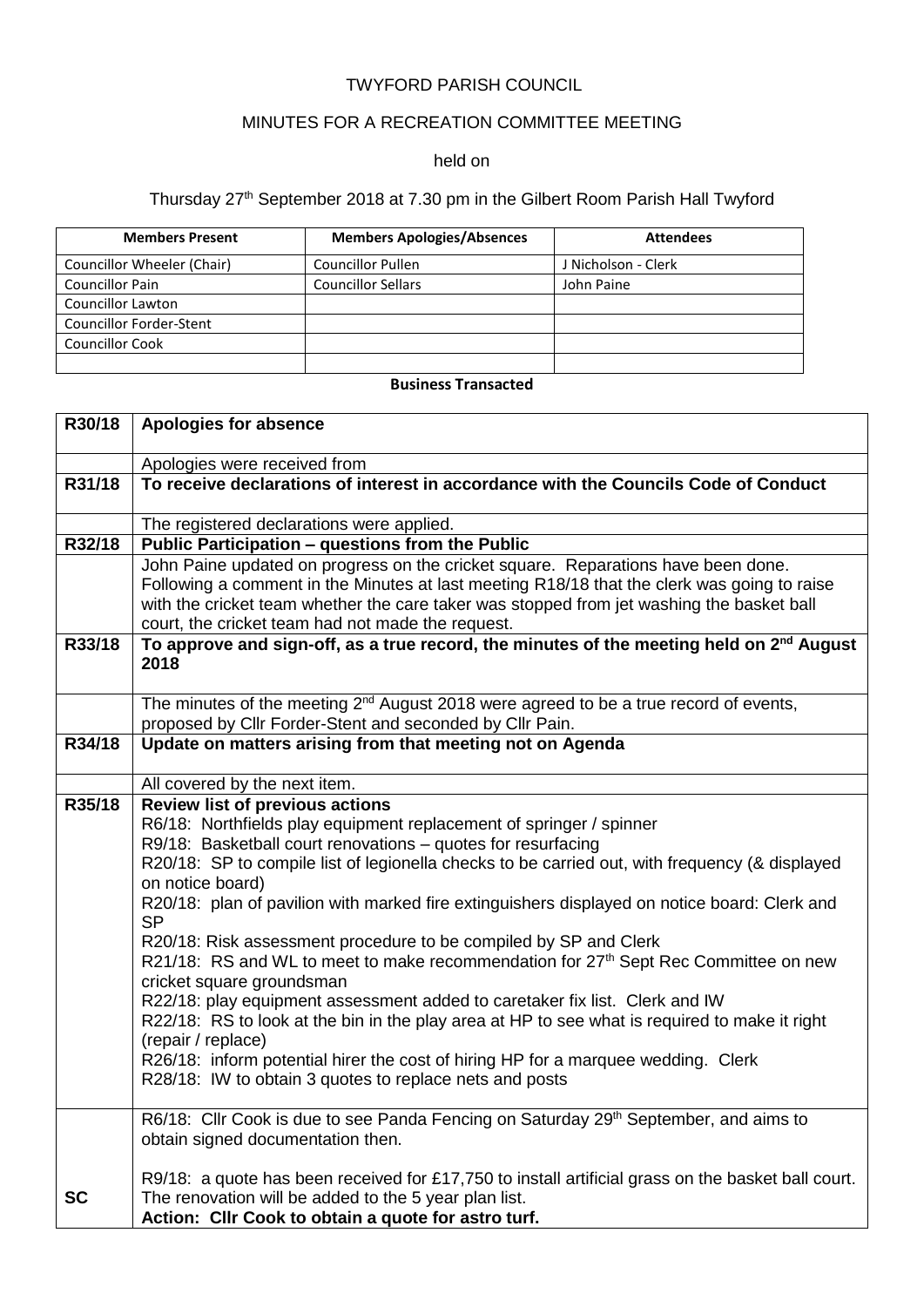|                      | R20/18: Carried over                                                                                                                                                                                                                                                                                                                                                                                                                                                                                                                                            |
|----------------------|-----------------------------------------------------------------------------------------------------------------------------------------------------------------------------------------------------------------------------------------------------------------------------------------------------------------------------------------------------------------------------------------------------------------------------------------------------------------------------------------------------------------------------------------------------------------|
|                      | R20/18: plan of pavilion with marked fire extinguishers displayed on notice board: Clerk and<br><b>SP</b>                                                                                                                                                                                                                                                                                                                                                                                                                                                       |
|                      | R20/18: Risk assessment procedure is done and complete.                                                                                                                                                                                                                                                                                                                                                                                                                                                                                                         |
|                      | R21/18: RS and WL to meet to make recommendation for 27 <sup>th</sup> Sept Rec Committee on new<br>cricket square groundsman. See item R37/18 below.                                                                                                                                                                                                                                                                                                                                                                                                            |
|                      | R22/18: fix list has been updated to include actions from the play inspection report. done.                                                                                                                                                                                                                                                                                                                                                                                                                                                                     |
|                      | R22/18: Cllr Sellars is still to look at the work required for the bins. Carried over.                                                                                                                                                                                                                                                                                                                                                                                                                                                                          |
|                      | R26/18: the wedding hirer was informed by the Clerk of the cost of the wedding by writing and<br>telephone conversation, as agreed in minutes 2 <sup>nd</sup> August. The hirer came back deciding to go<br>elsewhere due to potential expense. Cllr Cook has been approached by a member of the<br>public (not directly involved in the enquiry), querying the process taken. The committee believe<br>the Clerk dealt with the wedding e\nquiry appropriately.                                                                                                |
|                      | R28/18: IW obtained 3 quotes, with the cheapest being £750 for new posts and nets. Cllr<br>Wheeler proposes adding the new nets and posts to 2019 / 2020 budget. Hedge End Tigers<br>have fed back that they are happy with the current nets and posts.<br>The Clerk raised that Stoneham FC ladies have not paid an invoice from last season. Cllr Pain<br>provided an email address of another contact at AFC Stoneham which may help recover the<br>cost.                                                                                                    |
| R36/18               | Policy and procedures / Health and Safety update / fix list                                                                                                                                                                                                                                                                                                                                                                                                                                                                                                     |
|                      |                                                                                                                                                                                                                                                                                                                                                                                                                                                                                                                                                                 |
| <b>Clerk</b>         | Action: Clerk to obtain quotes to replace fence around the play area at Hunter Park                                                                                                                                                                                                                                                                                                                                                                                                                                                                             |
| Clerk /<br><b>SC</b> | Action: obtain quotes to address the shrinking safety surface at Northfields, Cllr Cook<br>to contact Panda fencing, and Clerk to request quote from VitaPlay.                                                                                                                                                                                                                                                                                                                                                                                                  |
| R37/18               | Agree process to appoint new groundsman for cricket square                                                                                                                                                                                                                                                                                                                                                                                                                                                                                                      |
| RS/IW<br>$/$ JN      | Clerk to create list of tender requirements, based on the full tender document in 2017.<br>In line with the financial regulations, 3 quotes are required to appoint a contractor at the level<br>of expenditure anticipated.<br>The tender will be advertised on; HALC, parish council website, and TIS and facebook. Local<br>press advertisement is not required. Clerk will also circulate to other local parish clerks.<br>Action: RS / IW / clerk to meet to finalise the tender document.                                                                 |
|                      | The proposed contractor is to be proposed at recreation meeting on 29 <sup>th</sup> November, therefore<br>responses to tender need to be received by 16 <sup>th</sup> November.<br>From the previous contract, worm suppressant (item 6) can be deleted from the requirements,<br>and state that no loam can be used.                                                                                                                                                                                                                                          |
| R38/18               | The Committee thanked John for his work on netting off the cricket square.<br>Review dog poo complaints from around the village, and request to put up more signs<br>at allotments                                                                                                                                                                                                                                                                                                                                                                              |
|                      | Complaints have been received from allotment holders about a large amount of dog poo at the<br>allotments. Not all dog, some badger.<br>The dog warden has been out and about in the village, but not spotted any culprits. The Clerk<br>has circulated an action list of what to do to report dog fouling. If the dog warden knows who it<br>is, they are able to do something about it.<br>It was agreed that dogs should not be allowed off the lead in the allotments<br>Action: Clerk to email allotment holders and inform them dogs to be kept on leads. |